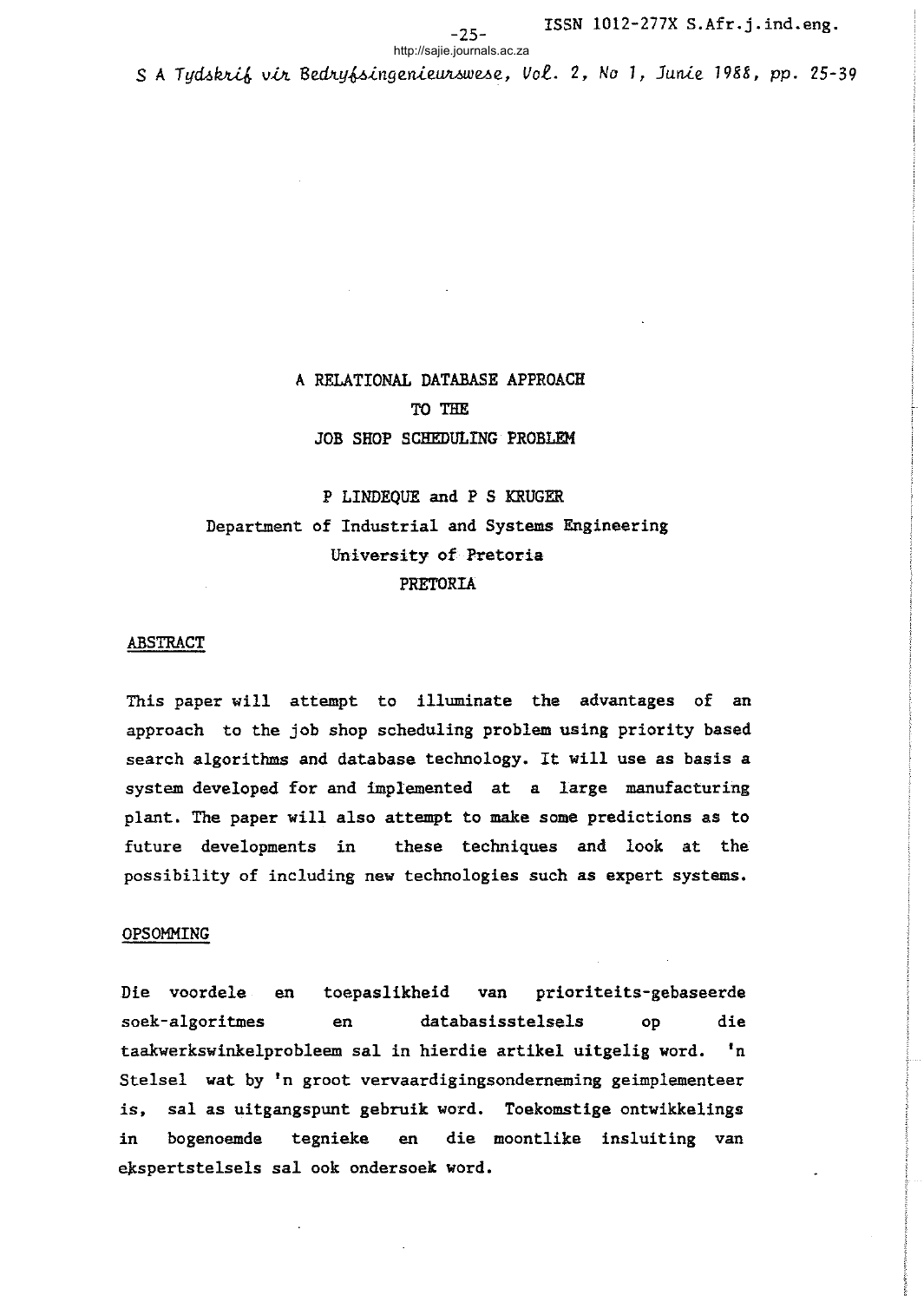#### 1. INTRODUCTION

The advent of the computer created the expectation that a large number of processes previously performed manually might be automated. Hany attempts suffered disappointment as potential users discovered the limitations of earlier systems. These limitations were largely due to the relative primitive supporting software which was in turn caused by the lack of computing power.

The automation of any process essentially requires the specification and design of two components : The method in which data is to be stored in secondary storage and the control procedure required for the manipulation of the information. These two components are traditionally referred to as the database and the computer program which are equivalent to the human functions of knowledge and reasoning. The primitive way in which these functions were performed by computerized systems (compared to human knowledge and reasoning) limited successful computer applications to well structured processes.

Accounting systems belong to the class of well structured processes and as such constitute the first major successful computerized application. The batch processing nature of early computer systems combined with sequential methods of data storage and third generation languages provided sufficient means to automate accounting processes.

Human methods of knowledge storage and retrieval are not always sequential, resulting in a large number of processes that did not fit well into the framework described in the previous paragraph. Hanufacturing systems, for example, require random access to data and only function well in an interactive and non-sequential mode.

State-of-the-art database generation languages may be used to structure and automate a considerable subset of the systems within the manufacturing management systems and fourth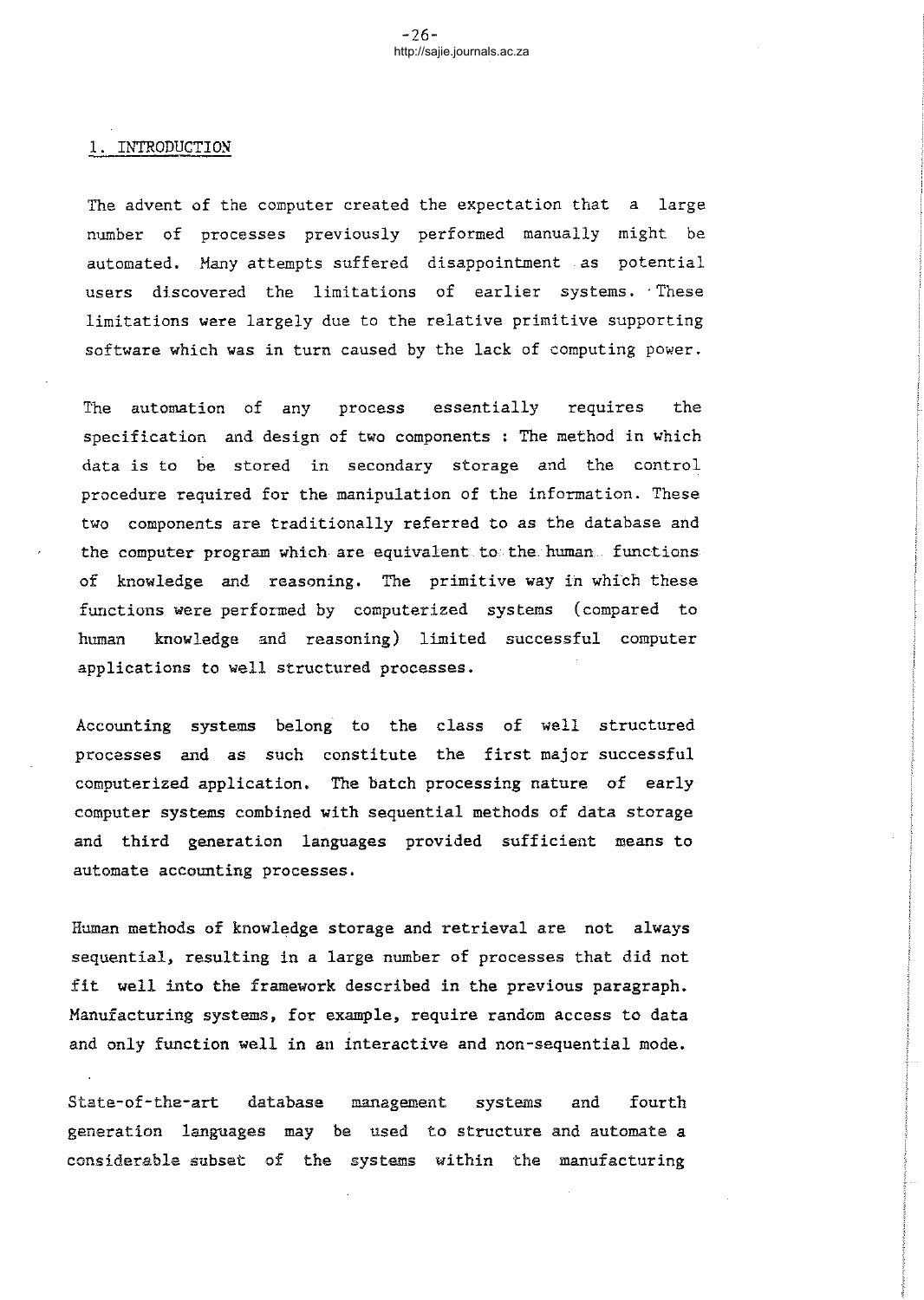domain. Numerous successful systems exist today of which the material requirements planning (MRP) system is a highly acclaimed example. These systems are successful primarily for the reason that the data manipulation processes required are highly structured and in most cases strictly sequential. A considerable number of similar applications may still be automated using these methodologies. This would require a shift in emphasis away from the traditional information system approach to a more application directed approach.

Many applications are unstructured to the extent that non-sequential methods of reasoning are required with the result that <sup>a</sup> large number of decisions are still left to human experience and inference. Expert systems provide a means for storing at least part of this knowledge (or experience) and to draw inferences in an unstructured environment. An expert system is also capable of explaining it's reasoning making it particularly useful for the replacement of human expertise. The relative position of the three general classes of computer languages on the structured-unstructured continuum is illustrated in figure 1.



FIGURE **1.** LOCATION OF COMPUTER LANGUAGES ON THE STRUCTURED-UNSTRUCTURED CONTINUUM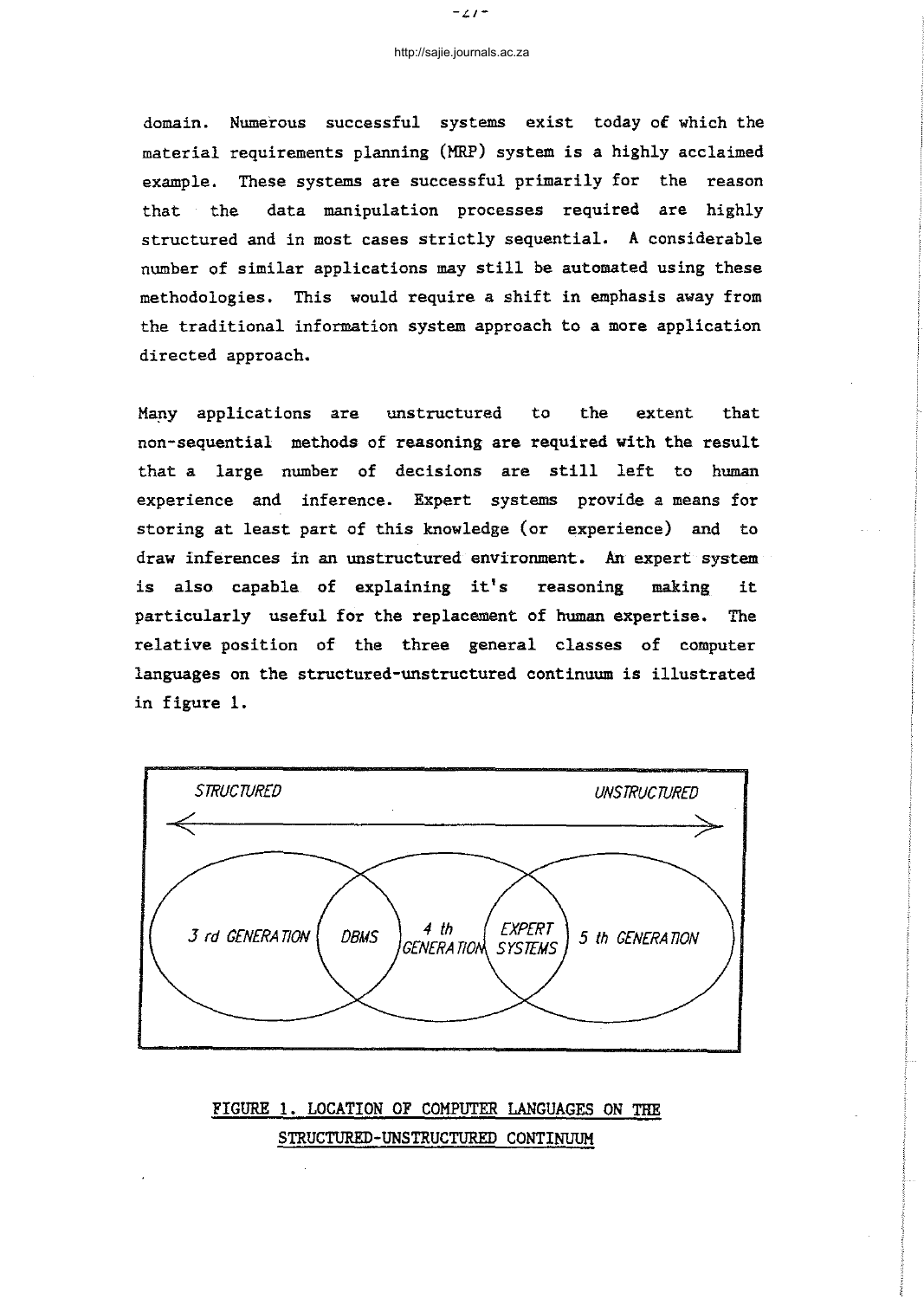The general job shop problem has always proved to be analytically difficult and time consuming to solve satisfactorily. The purpose of this paper is to investigate and illustrate the possible usefulness of database management systems and expert system methodology in the problem solving process. The applicability of these methodologies in the job shop scheduling problem will also be investigated.

#### 2. RELATIONAL DATABASE MANAGEMENT SYSTEMS

Relational database management systems are becoming increasingly popular in traditional information system applications. State-of-the-art relational database management systems are complemented by a set of extremely powerful relational algebra (or relational calculus) operators for the purpose of data definition and manipulation.

Relational algebra may provide a means to define the old familiar problems in a new and novel fashion. For example, all operations of a product to be performed on a particular machine could be defined as the intersection of the relation embodying all the required operations to manufacture the product and the relation embodying all possible operations performed on the machine.

Date [3, p313] identifies the three major components of a relational database system as follows :

 $\mathbf k$ A structural component,

 $\pmb{\mathfrak{r}}$ 

- an integrity component, and
	- a manipulative component.

Ie structural component consists of any number of n-level lations. This is the only data structure supported in the lational database (in contrast to. hierarchical and network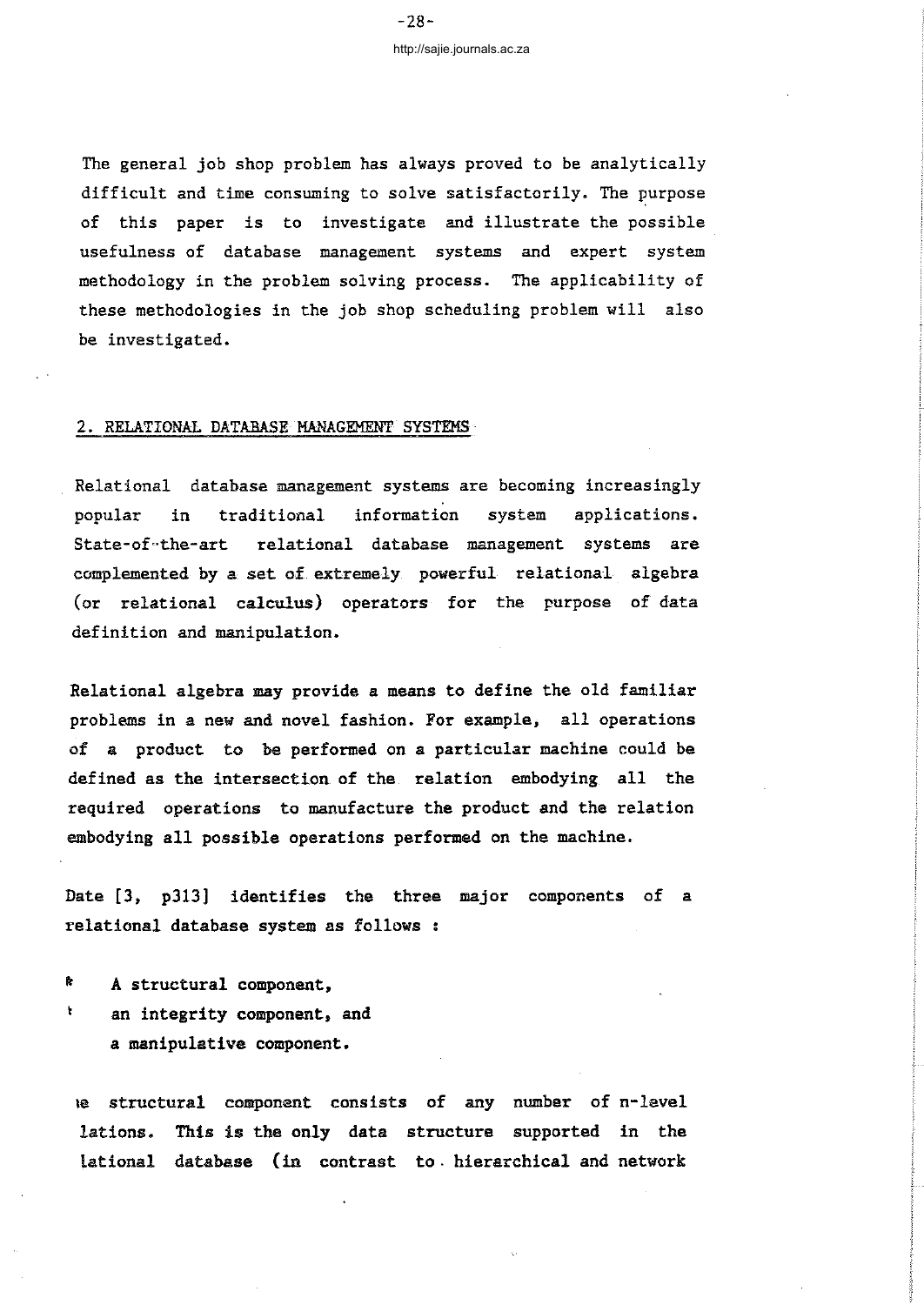systems). Data and relationships are both represented using this common approach resulting in a more consistent and simple representation than is possible under the hierarchical and network views. A greatly simplified database consisting of three relations is shown in figure 2. The relations represent the data structures required for the part, workstation and standard routing entities as well as the relationships between the entities.

The relationship between the standard routing relation and the part relation is defined completely with the inclusion of the part number column in the standard routing relation. (The same applies to the relationship between the workstation and standard routing relations with the inclusion of the workstation number column in the standard routing relation.)

PART

|     | Part number Part description |
|-----|------------------------------|
| ח ו | Bush                         |
| 13  | Washer                       |

### WORKSTATION

| Workstation | Workstation      |
|-------------|------------------|
| number      | description      |
| 100         | Lathe            |
| 111         | Grinding Machine |
| 201         | Milling Machine  |

## STANDARD ROUTING

|    | Part number Station number Sequence Duration |    |    |
|----|----------------------------------------------|----|----|
| 10 | 100                                          | 10 | 10 |
| 10 | 100                                          | 20 | 15 |
| 10 | 111                                          | 30 | 17 |
| 13 | 201                                          | 10 |    |
|    |                                              |    |    |

## FIGURE 2. RELATIONAL REPRESENTATION OF SAMPLE DATABASE

The integrity component consists of an entity integrity rule and a referential integrity rule. The entity integrity rule requires that no attribute participating in the primary index may be null.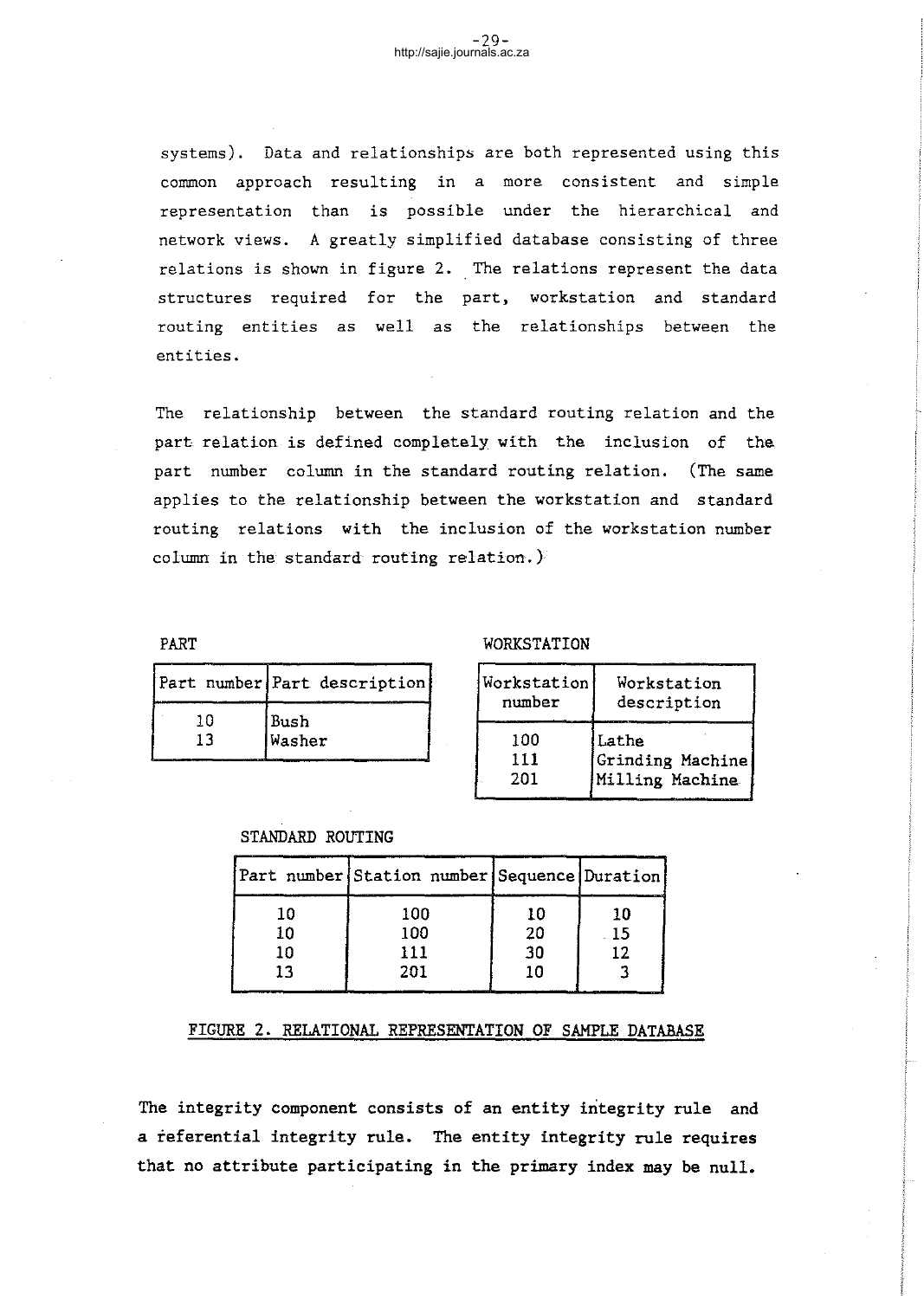(A primary index is an attribute or combination of attributes that identifies a row in a relation uniquely.) The referential integrity rule essentially implies that the values in the part number column of the standard routing relation must be a subset of the values in the part number column of the part relation.

The manipulative component of the relational database system should support the full set of relational algebra operators. The full set includes the following operators : select, project, product, union, intersect, difference, join and divide. The set of relational algebra statements shown in figure 3 would result in the relation containing all operation numbers in the standard routing relation for part number 10 on workstation number 100 (figure 4).

Select from Part where Part Number  $= 10$  giving Templ

Select from Workstation where Workstation Number  $=100$ giving Temp2

Join TempI and Standard Routing over Part Number giving Temp3

Join Temp2 and Temp3 over Workstation Number giving Temp4

Project Temp4 over Operation Number giving Result

FIGURE 3. A SET OF RELATIONAL ALGEBRA STATEMENTS

RESULT

Operation Number 10 20

FIGURE 4. RESULT OF DATA MANIPULATION STATEMENTS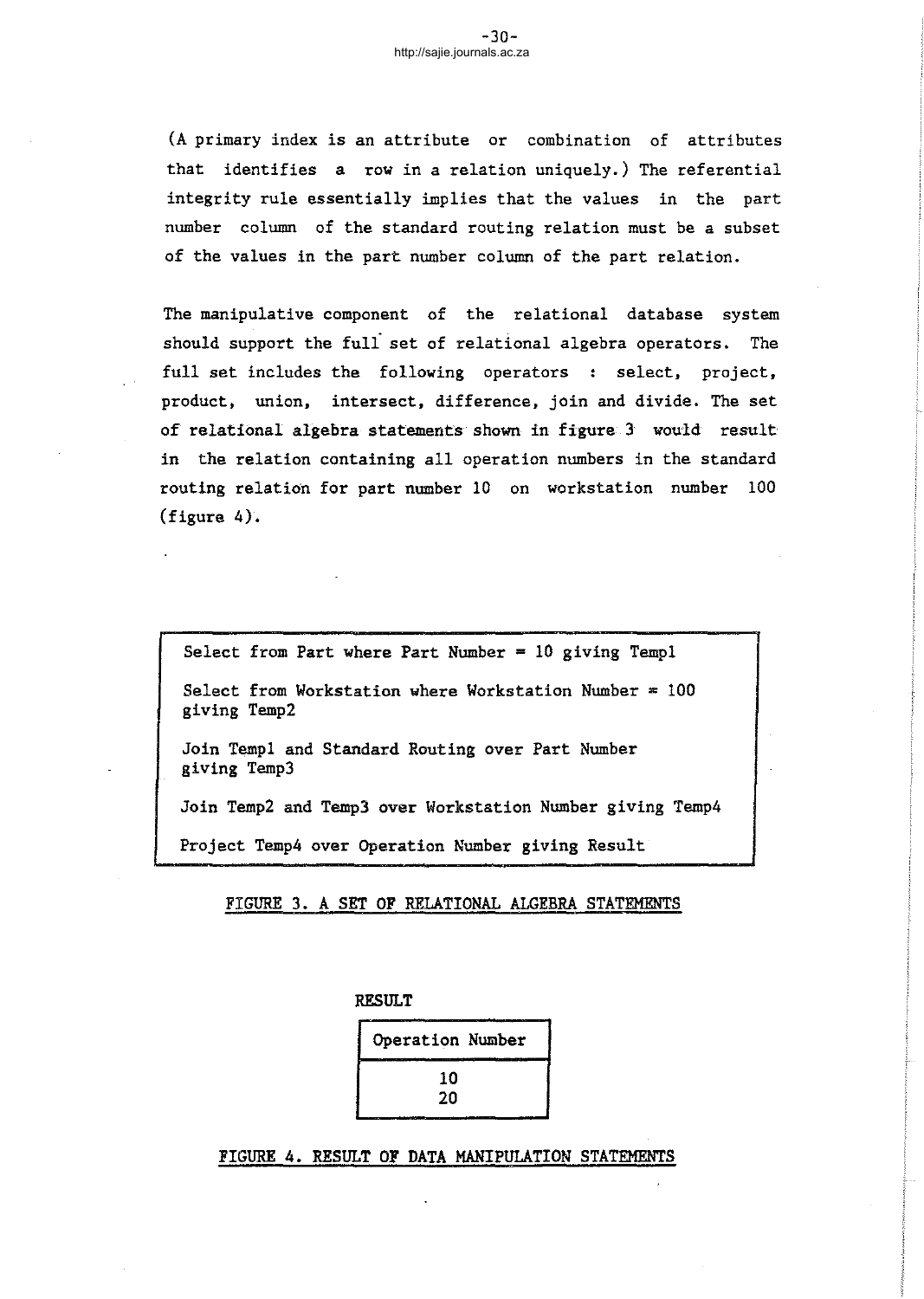<sup>A</sup> database management system is said to be fully relational if it includes all three components, each providing at least the capabilities discussed above. Any further reference to relational database systems will imply fully relational systems.

A relational database system provides the system designer with a structured environment within which to represent his problem using relations and relational algebra.

Structured knowledge may be defined unambiguously using relations while relational algebra provides a means with which to inferknowledge. The inference method must be well structured and the knowledge upon which it draws defined explicitly in the system. The relational system may be used to model a large number of applications and at the same time provides a much needed interface with conventional information systems.

## 3. EXPERT SYSTEMS

An expert system is defined by Kumara et al. [7} as a "tool which has the capability to understand problem specific knowledge and use domain knowledge intelligently to suggest alternate paths of action". Expert systems should provide the means to draw upon a knowledge base and infer knowledge from it in an unstructured fashion.

For example, the expert system may know that a task is to be processed on <sup>a</sup> certain workstation. It may also know that only cylindrical objects may be processed on a lathe. Given the fact that the object to be processed is cylindrical it should be able to infer that the workstation is a lathe or, alteratively, given the fact that the workstation is <sup>a</sup> lathe it should conclude that the object is cylindrical. The inference in this case is unstructured for the reason that the system does not know which knowledge will be supplied and which it has to infer.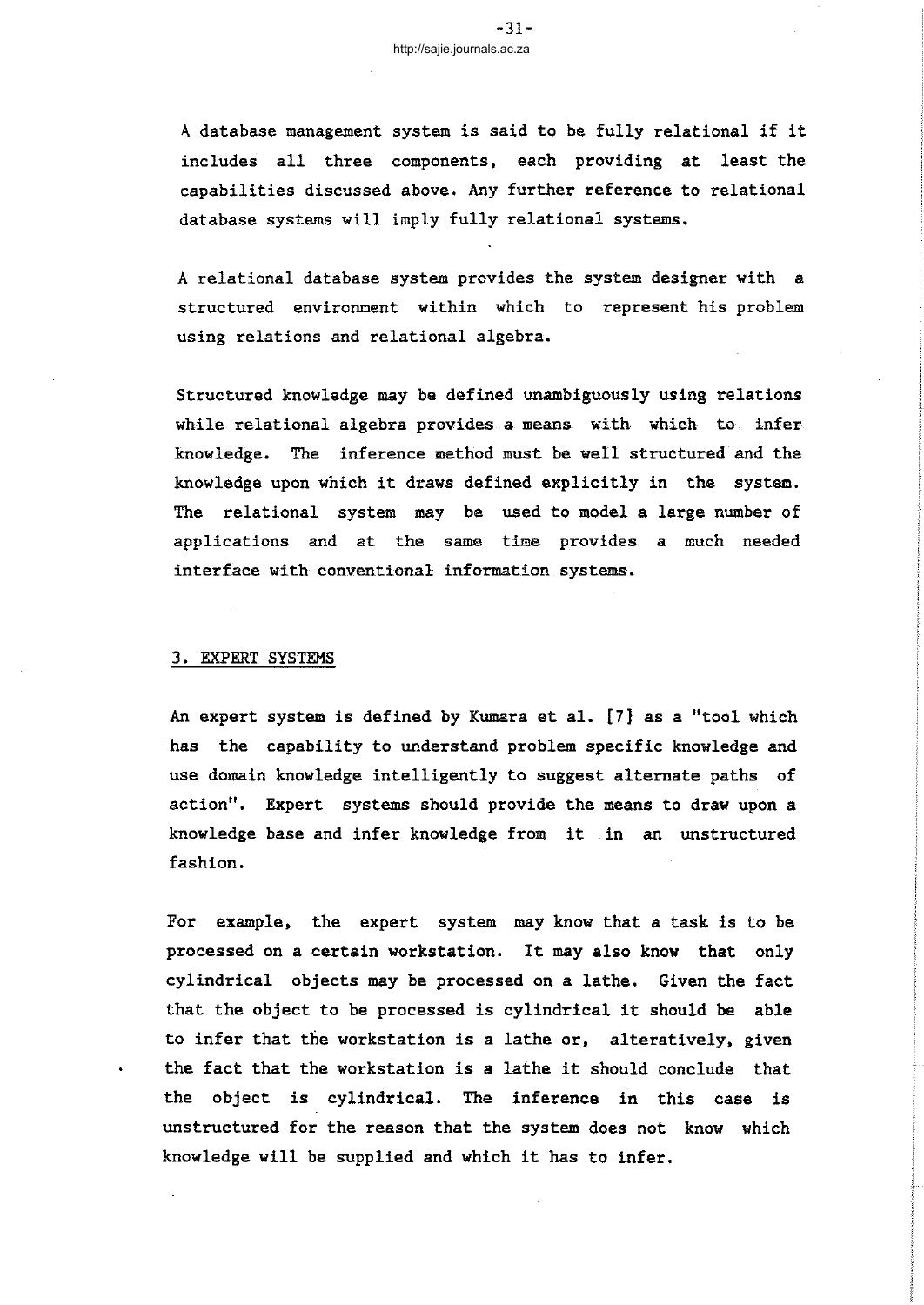An expert system normally consists of three major components

- \* Declarative knowledge (facts),
- \* procedural knowledge (rules), and
- \* a control structure (inference mechanism).

The more declarative knowledge a system is supplied with, the less procedural knowledge it needs. In order to match or exceed human speeds of reasoning a considerable amount of declarative knowledge needs to be supplied.

Knowledge may be represented inter alia using semantic networks, predicate calculus and frames (ALTY and COOMBS [1]). Using predicate calculus the rule :

 $V(X)(processed-on (X, Y) & lathe (Y) \rightarrow cylinder (X))$ 

could be read as

"All products processed on machines that are lathes are cylinders".

Provided with the following facts :

processed-on (Bush, Machine-A), and lathe (Machine-A)

the expert system would conclude that "Bush" is a cylinder.

The third component is the control system used to apply the rules to infer new knowledge. The control system should be non-procedural in contrast to most conventional programming languages. The strictly sequential control systems used in conventional languages create problems when new knowledge needs to be inferred and when inexact reasoning is needed. As mentioned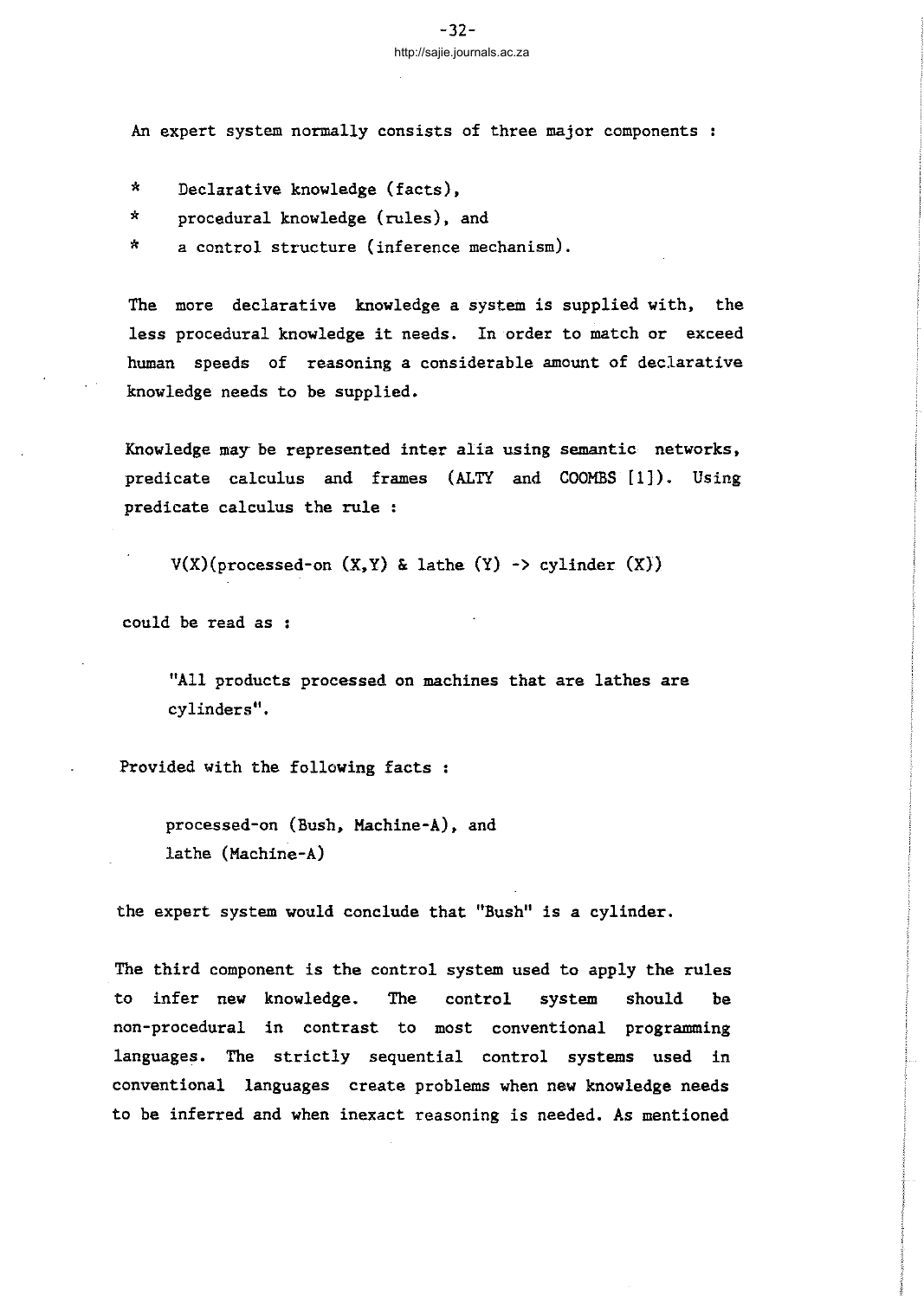previously this deficiency is largely due to the fact that the system does not know which knowledge will be supplied and which knowledge needs to be inferred.

Traditionally expert systems were developed using the list processing language LISP. Recently PROLOG has become increasingly popular with the provision of logic processing using predicate calculus. A number of expert system shells are also available. With a built-in inference mechanism all that remains for the user to do is to supply the system with facts (declarative knowledge) and rules (procedural knowledge).

### 4. THE JOB SHOP SCHEDULING PROBLEM

The job shop scheduling problem is the most general and difficult to solve of the detailed operations scheduling problems. The problem may be defined as the task of scheduling and sequencing the operations of n tasks (or work orders) on m different (or similar) workstations. Despite a considerable amount of effort by researchers in the field the largest problem reported to have been solved optimally has less than 10 tasks and 10 workstations [4J.

In general a task may have any number of operations, each consisting of a setup and unit time and related uniquely to a workstation. A move time between operations may be required while certain operations may be allowed to overlap. A task may also have any number of alternative routes or operations.

The task of finding an optimal schedule is considerably complicated by that fact that a number of criteria exist for which an optimal schedule may be found. The most important of these are :

Minimum tardiness,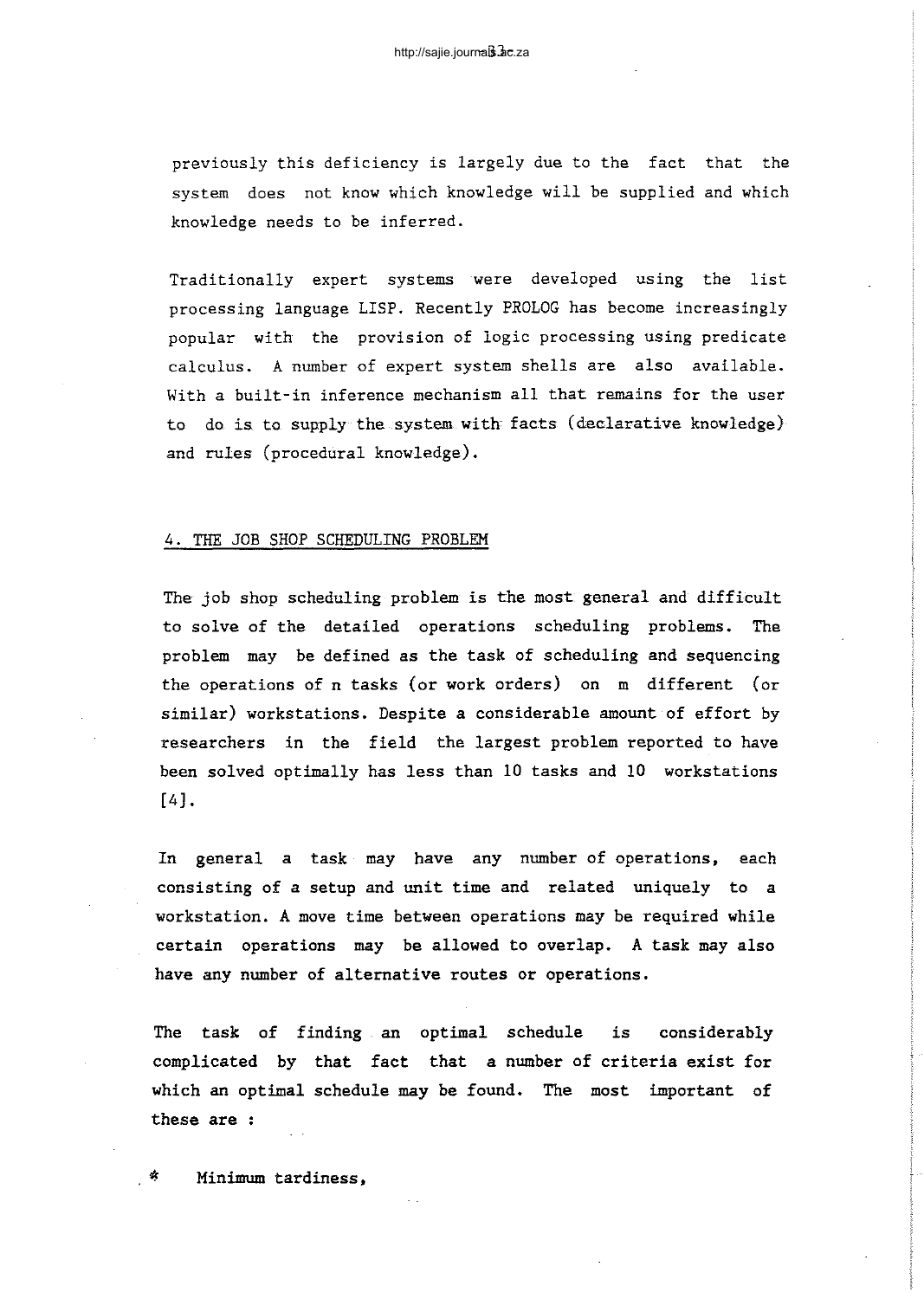\* minimum task makespan, and

\* maximum workstation utilization or minimum total makespan.

Klein [6] makes the following provocative statement : "All MRP systems sold today are defective". He claims that the schedule is far from optimal since sequencing is not considered. One of the problems he mentions is the evaluation of alternative routes.

Kamenetsky [5] specifies the following conditions for a feasible production schedule :

- \* The material has to be available,
- \* the tooling has to be available, and
- \* the production centre has to be available.

Traditionally MRP systems emphasize the first requirement. Tooling requirements have to be planned outside of the system and workstation availability is only considered in an aggregate fashion through the infinite capacity planning system. Kamenetsky claims that smart scheduling and sequencing systems might enhance the capability of planners to deal with the staggering number of options available to them.

Kumara et al. [7] suggests that expert systems should be used to provide a scheduling system that has the knowledge and understanding of qualitative measures which the human scheduler possesses.

Such a system should interface with a database management system to draw upon the comprehensive information provided by the MRP and shop floor control systems. An MRP system provides work order due dates based on company wide criteria while the shop floor control system should be used to inform the job shop scheduling system of actual events on the shop floor. This might include information such as the completion of operations, breakdown of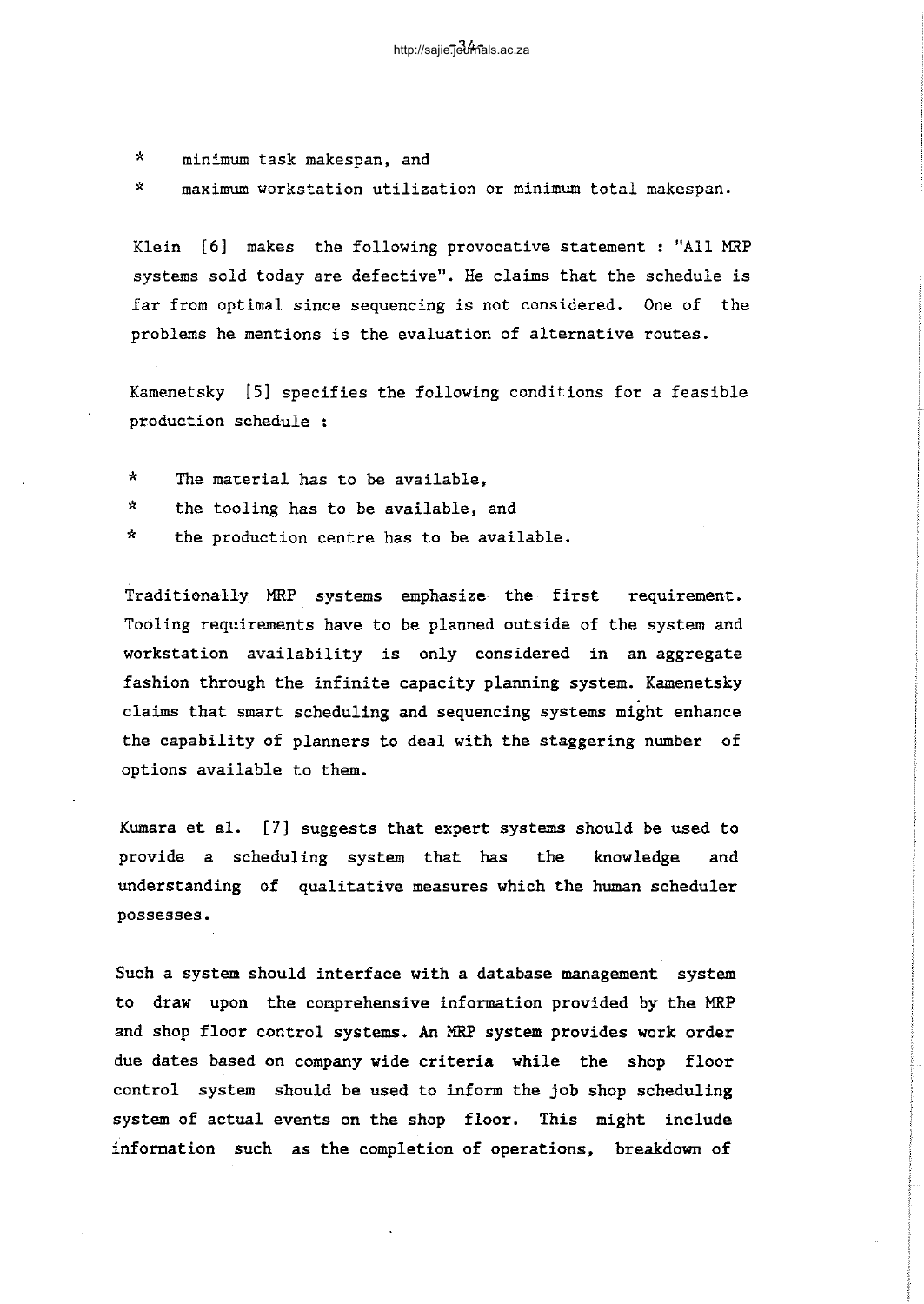workstations and unavailability of material. This would in turn affect the MRP system. A possible representation of such an integrated approach is shown in figure 5.



### FIGURE 5. INTEGRATED PRODUCTION PLANNING SYSTEM

## 5. APPLICATION OF RELATIONAL DATABASE MANAGEMENT SYSTEMS AND EXPERT SYSTEMS TO THE SOLUTION OF THE JOB SHOP SCHEDULING PROBLEM

A job shop scheduling system is being developed for implementation at a large manufacturing plant to meet the requirements of the shop floor planners. Initial experience with the system is very encouraging with management even using the schedules for longer term capacity planning in the absence of a fully functioning MRP system. Since sequencing is explicitly evaluated in the system the plans prove to be extremely realistic.

The system was developed using a "relationally complete" (Date [3, p32l]) database management system and a fourth generation language. It is currently implemented on <sup>a</sup> microcomputer running under the MS-DOS operating system. The normal planning period requires the scheduling of 2 500 operations on 100 workstations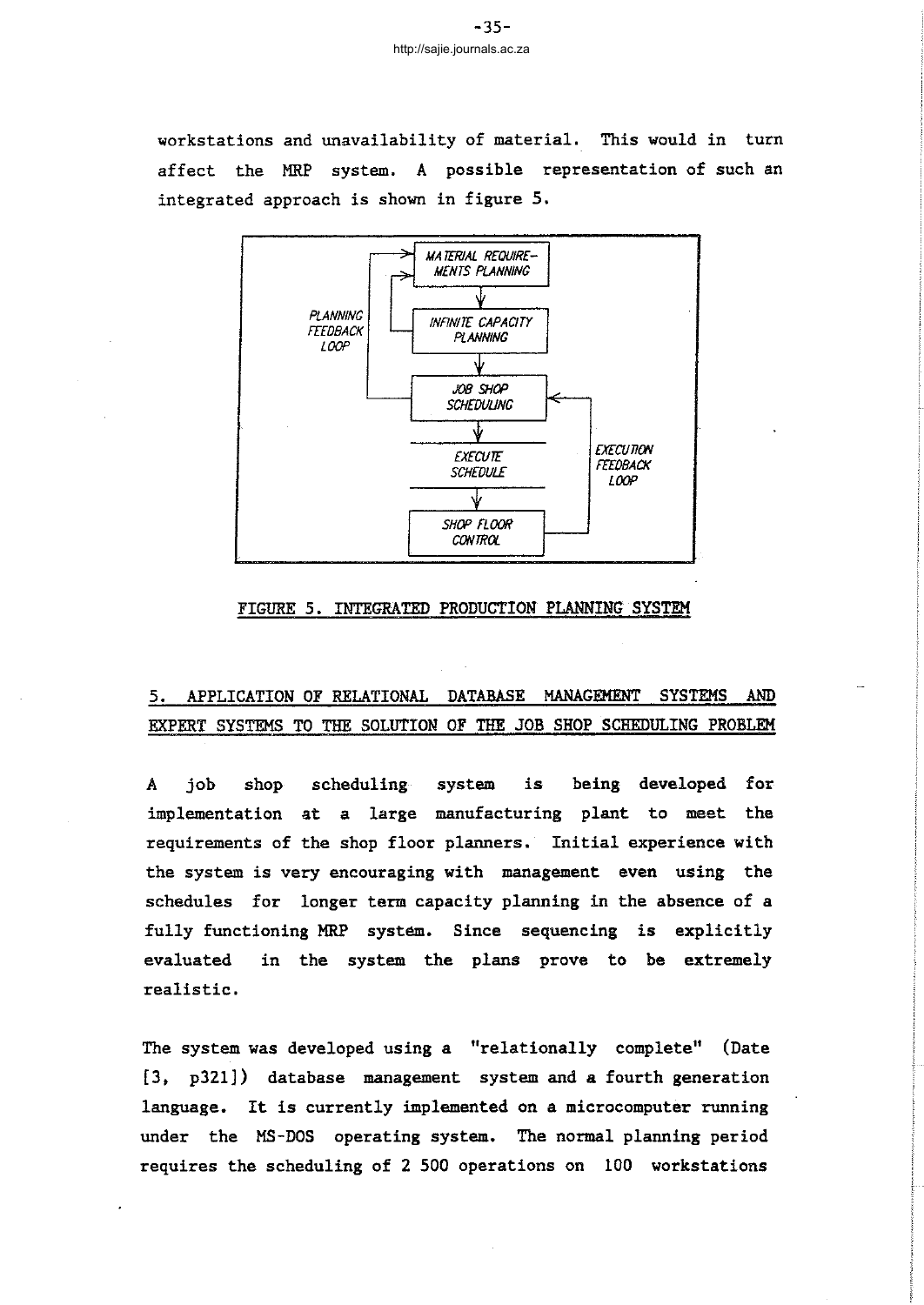which the system accomplishes within 20 minutes. Longer term planning involving 10 000 operations takes approximately 6 hours to accomplish on the microcomputer.

Although work order due dates might easily be accepted from an MRP system the scheduling system is currently running in a stand-alone environment. It uses an intuitive approach to create schedules with the emphasis on validity rather than optimization. The following parameters are considered and evaluated during the schedule generation process :

- \* Alternative routes and operations,
- \* overlaps between operations,
- \* move times between operations,
- \* workstation specific capacities which might vary from week to week,
- \* dynamic allocation of overtime requirements up to a user specified maximum,
- \* any number of identical machines in a workstation,
- \* tooling requirements, and
- \* earliest work order start dates for multi-level dependencies.

The system distinguishes between jigs and fixtures and consumable tooling. The requirements for jigs and fixtures are handled in much the same way as workstations with a fixed capacity, while a material requirements planning approach is taken for consumable tooling.

The conceptual model of the relevant database entity relationships is shown in figure 6. Note that the operations and tooling requirements are copied from the standard routing file and the standard tool usage file during the work order creation process. This allows considerable flexibility for work order customizing.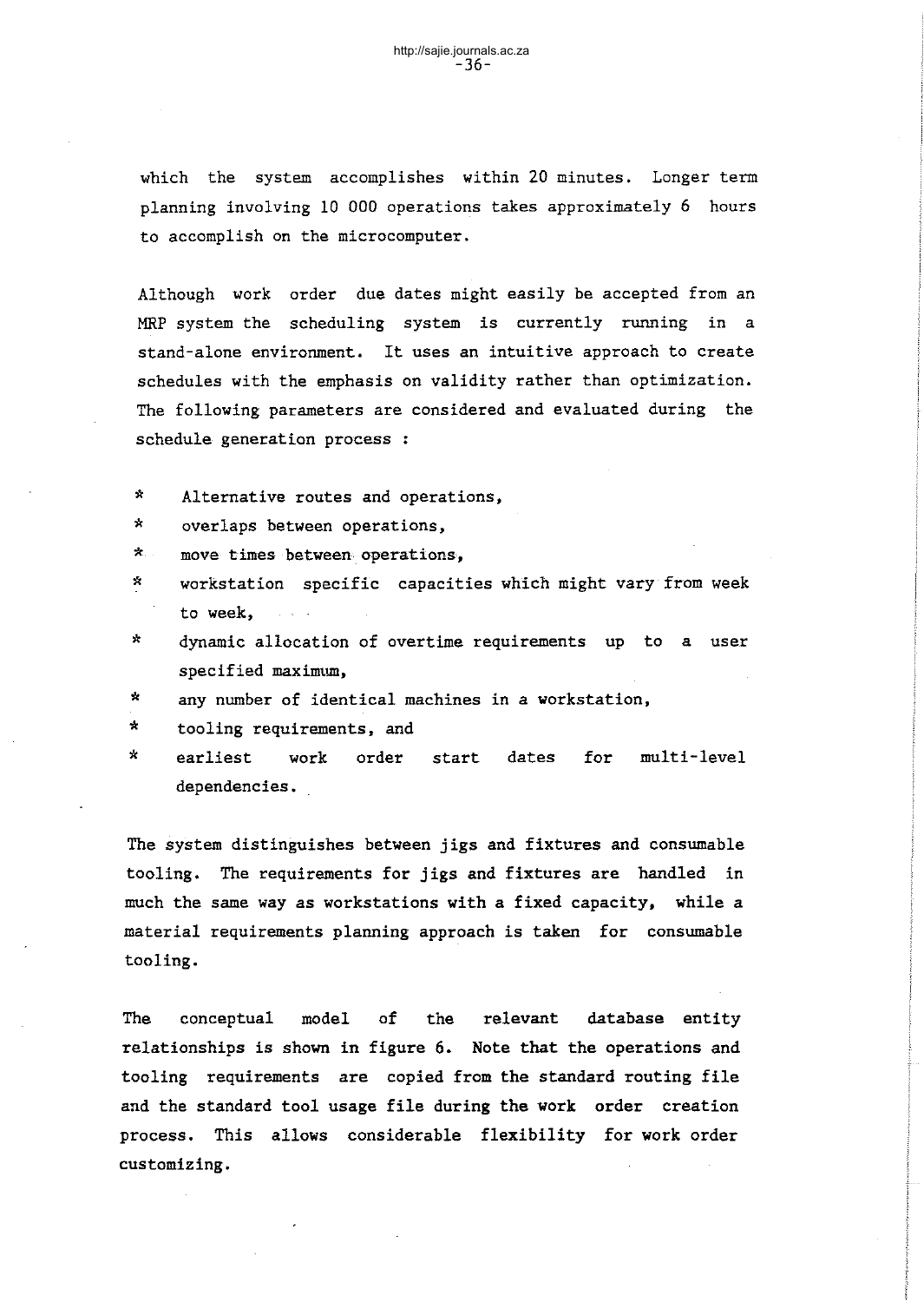

#### FIGURE 6. ENTITY RELATIONSHIP MODEL

A backwards scheduling algorithm is used to schedule work orders for completion as close as possible to their due dates. A choice is also made by this algorithm between alternative operations. Work order operations are split if identical machines and tooling are available.

A forwards improvement algorithm is used to compress work order makespan and improve workstation utilization. This is accomplished by changing operation sequences and removing unnecessary slack. Overtime is also allocated where necessary to meet due dates.

Schedules are constantly revised based on the following information received from the shop floor control system

\* \* Completion or partial completion of operations, and workstation breakdowns.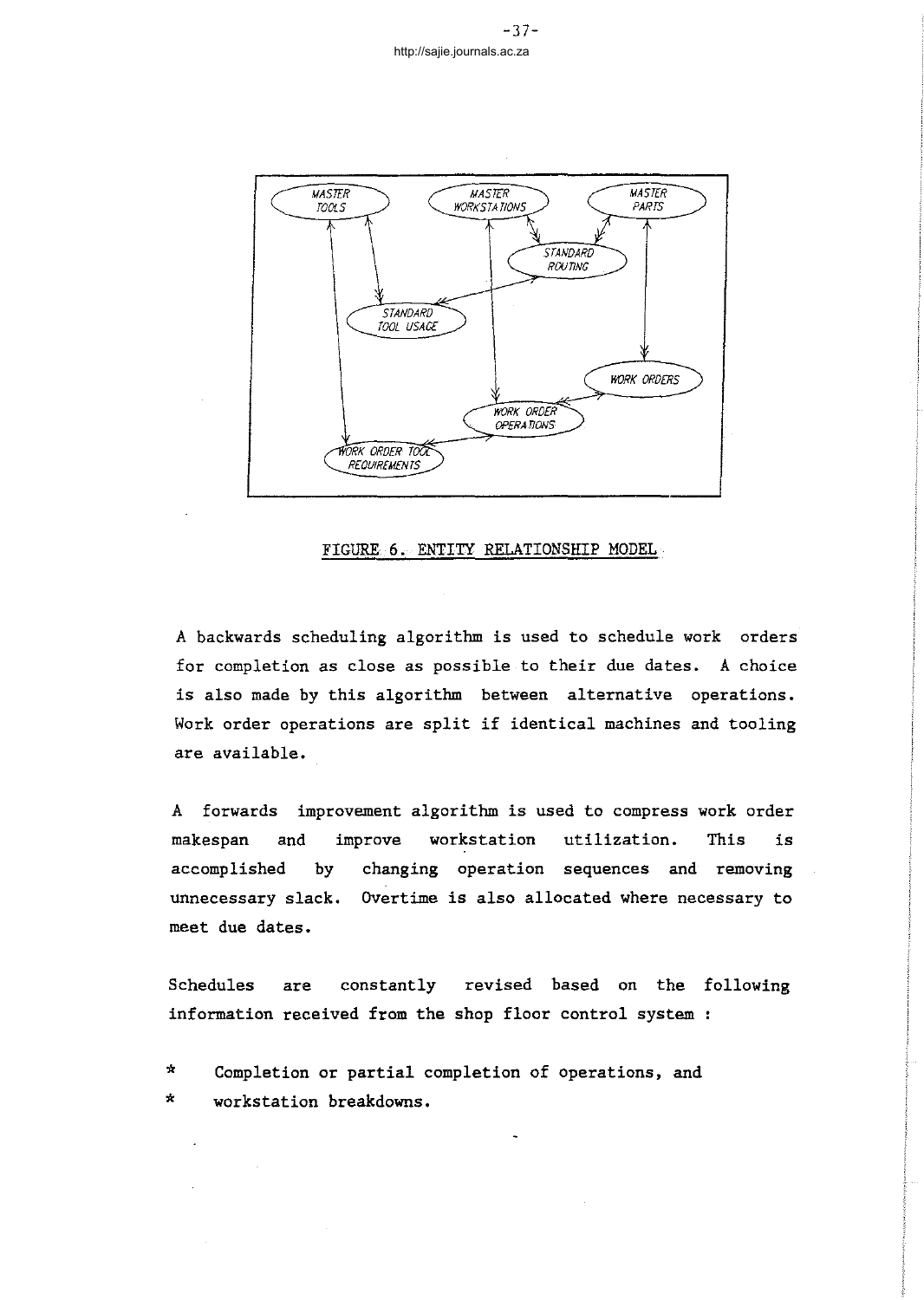## -38 http://sajie.journals.ac.za

Future research will include an investigation into optimization techniques and a comparison with optimal schedules. Investigation into the applicability of expert systems indicates that improvement in the following areas might be expected through use of expert system methodologies :

- \* Choice of alternative workstations,
- \* allocation of overtime, and
- \* choice and weight of optimization criteria.

Although the current system is based on a relational database system it is conceivable that expert system routines might be included where required. Software limitations might necessitate the system to be redesigned around an expert system using a relational system only for data storage and manipulation. The character of the system will only be resolved when a final choice of software has been made.

#### 6. CONCLUSION

One of the primary functions of any practicing engineer is to solve problems. In many cases this involves designing a computer software system to improve productivity. Modern software is rising to the occasion with capabilities far exceeding that of previous systems while at the same time improving the productivity of the systems designer.

Relational systems provide the potential to structure and manipulate data using relational calculus. Combined with fourth generation languages these systems are used to automate a large number of structured applications.

In an unstructured environment expert systems are used to replace human experience and reasoning. Since the development of expert systems is non-trivial and time consuming such a system has to be